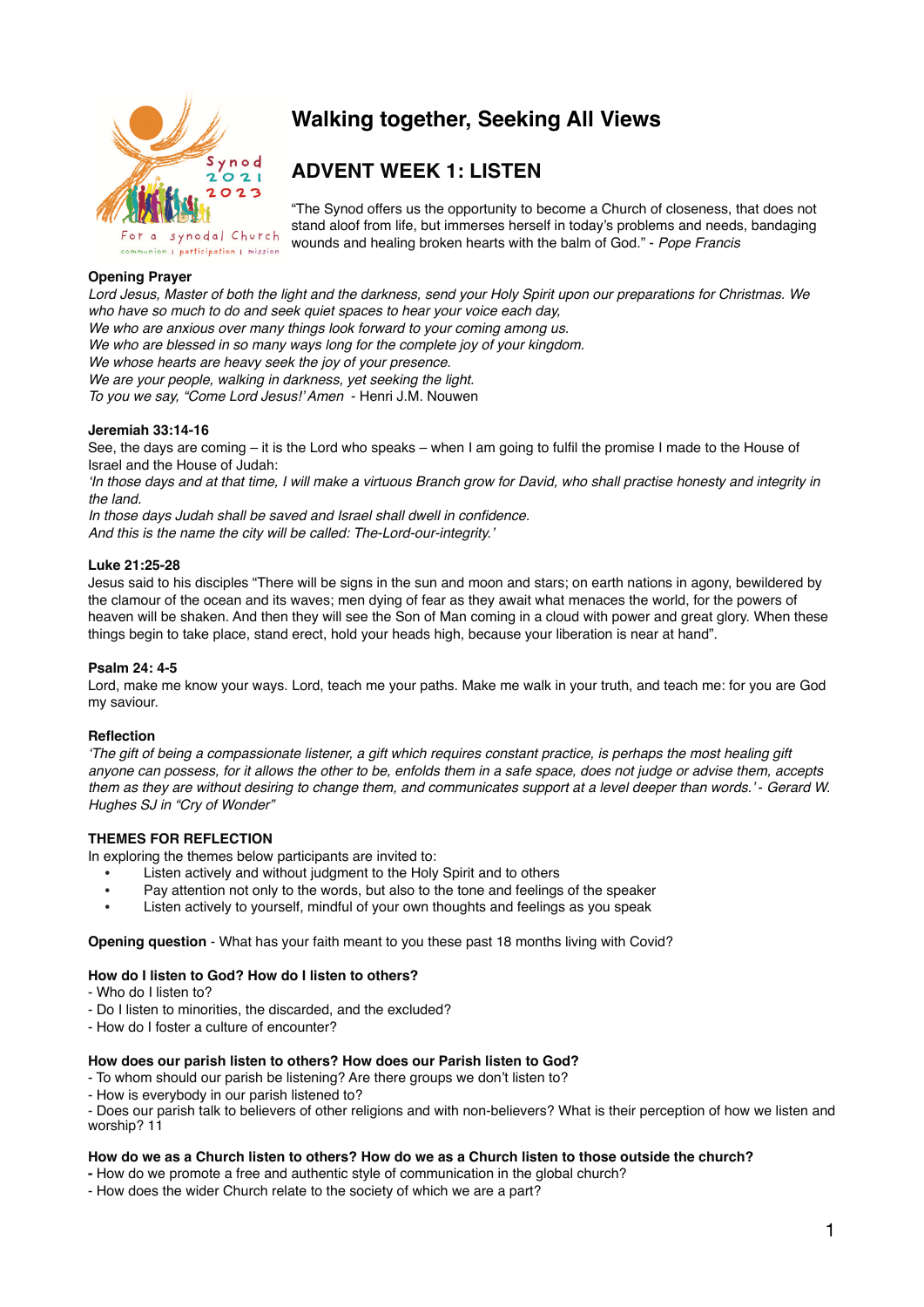# **ADVENT WEEK 2: MISSION**

"There is so much richness in our diocese which we need to be open to encountering and receiving, such diversity but all united together in the power of the Spirit of the Risen Jesus."

- *Bishop Mark O'Toole* 

## **Opening prayer**

God of hope, we cling to you, for you renew the face of the earth. Through the gift of your Son, our Lord Jesus, we follow you on the path of dawn. Enlightened by your love and wisdom, help us to lead each other and all creatures back to your open arms. Amen. - *Rachel McCarthy/CAFOD* 

### **Luke 3: 1-6**

In the fifteenth year of Tiberius Caesar's reign, when Pontius Pilate was governor of Judaea, Herod, tetrarch of Galilee, his brother Philip, tetrarch of the lands of Ituraea and Trachonitis, Lysanias tetrarch of Abilene, during the pontificate of Annas and Caiaphas, the word of God came to John son of Zechariah, in the wilderness. He went through the whole Jordan district proclaiming a baptism of repentance for the forgiveness of sins, as it is written in the book of the sayings of the prophet Isaiah:

'A voice cries in the wilderness: Prepare a way for the Lord, make his paths straight.'

### **Reflection**

In his letter, 'The Joy of the Gospel', Pope Francis wrote: I dream of a "missionary option", that is a missionary impulse capable of transforming everything, so that the Church's customs, ways of doing things, times and schedules, language and structures can be suitably channelled for the evangelisation of today's world rather than for her self-preservation. We need to regain our missionary spirit so that the call to holiness we heard in our baptism is expressed by a change of direction.

## **THEMES FOR REFLECTION**

In exploring the themes below participants are invited to:

- Listen actively and without judgment to the Holy Spirit and to others
- Pay attention not only to the words, but also to the tone and feelings of the speaker
- Listen actively to yourself, mindful of your own thoughts and feelings as you speak

#### **What is our mission?**

- What do I understand by mission in my own life?
- How am I called to be an active participant in the mission of the Church? What is my role as a disciple in mission?
- What spiritual sustenance and formation do I need to be more committed to the mission of the Church?

#### **What is the mission of our parish community?**

- What does our parish understand by 'mission'?

- How does our parish support its members committed to service in society (social and political commitment, scientific research and teaching, the promotion of social justice, the protection of human rights, caring for the Common home, etc.)?

- How does our parish identify the goals to be pursued, the way to achieve them, and the steps to be taken?

- How does what our parish is doing relate to the Great Commission of Jesus: *"Go and make disciples of all nations,* 

*baptising them in the name of the Father, and the Son and of the Holy Spirit"* (Matt 28:18-20)?

- What impact is our local parish making in the area? Do we make a difference?

## **What is the mission of the whole Church?**

- How are we the church as a whole adapting to the changing world and Missionary needs in our society?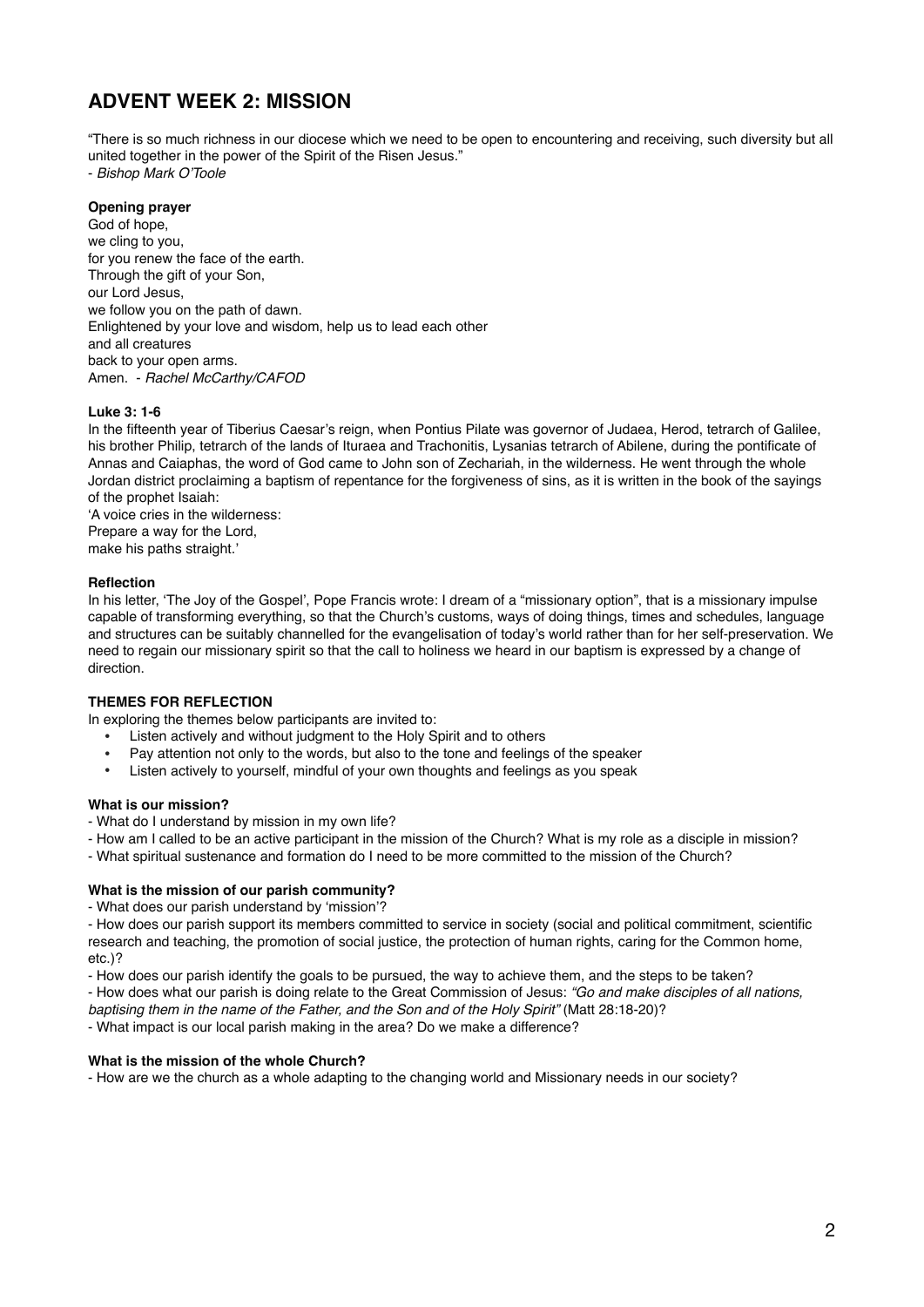# **ADVENT WEEK 3: CELEBRATE**

*"The Synod offers us the opportunity to become a listening Church, to break out of our routine and pause from our pastoral concerns in order to stop and listen." - Pope Francis*

# **Advent Week 3 Opening Prayer**

*Lord we pray, May our synodal preparations inspire people to dream about the church we are called to be, to make hopes flourish, stimulate trust, to bind up wounds, to weave new and deeper relationships, to learn from one another, to build bridges, to enlighten minds and restore strength to our hands for our common mission. We trust in your Spirit who journeys with us.*

# **Philippians 4: 4-7**

I want you to be happy, always happy in the Lord; I repeat, what I want is your happiness. Let your tolerance be evident to everyone; the Lord is very near. There is no need to worry; but if there is anything you need, pray for it, asking God for it with prayer and thanksgiving, and that peace of God, which is so much greater than we can understand, will guard your hearts and your thoughts in Christ Jesus.

# **Psalm 119:105**

Your word is a lamp for my feet, a light on my path.

## **Reflection**

*"The Lord walks with us! How often we forget this fundamental truth of being a disciple.The Lord does not stand aloof. He is completely present to them. He is open to encounter. Nothing leaves Jesus indifferent; everything is of concern to him. Encountering faces, meeting eyes, sharing each person's history. That is the closeness that Jesus embodies. He knows that someone's life can be changed by a single encounter. Jesus did not hurry along or keep looking at his watch to get things over. He was always at the service of the person he was with, listening to what he or she had to say. We too are called to take time to encounter the Lord and one another."* - Bishop Mark O'Toole

## **THEMES FOR REFLECTION**

In exploring the themes below participants are invited to:

- Listen actively and without judgment to the Holy Spirit and to others
- Pay attention not only to the words, but also to the tone and feelings of the speaker
- Listen actively to yourself, mindful of your own thoughts and feelings as you speak

## **How do I celebrate the presence of God in His Word and in the Sacraments?**

- How do the Word and the Sacraments inspire my most important decisions?
- Does the liturgy of the Church inspire a deeper encounter with the risen Lord?

# **How does our parish celebrate the Word?**

- How do prayer and liturgical celebrations inspire and direct our parish "journeying together"?

- How does our parish support a full Catholic life and Mission – evangelization, catechesis, formation, liturgy and social action?

## **How does the Church celebrate journeying together?**

- How does the wider Church promote everyone's active participation?